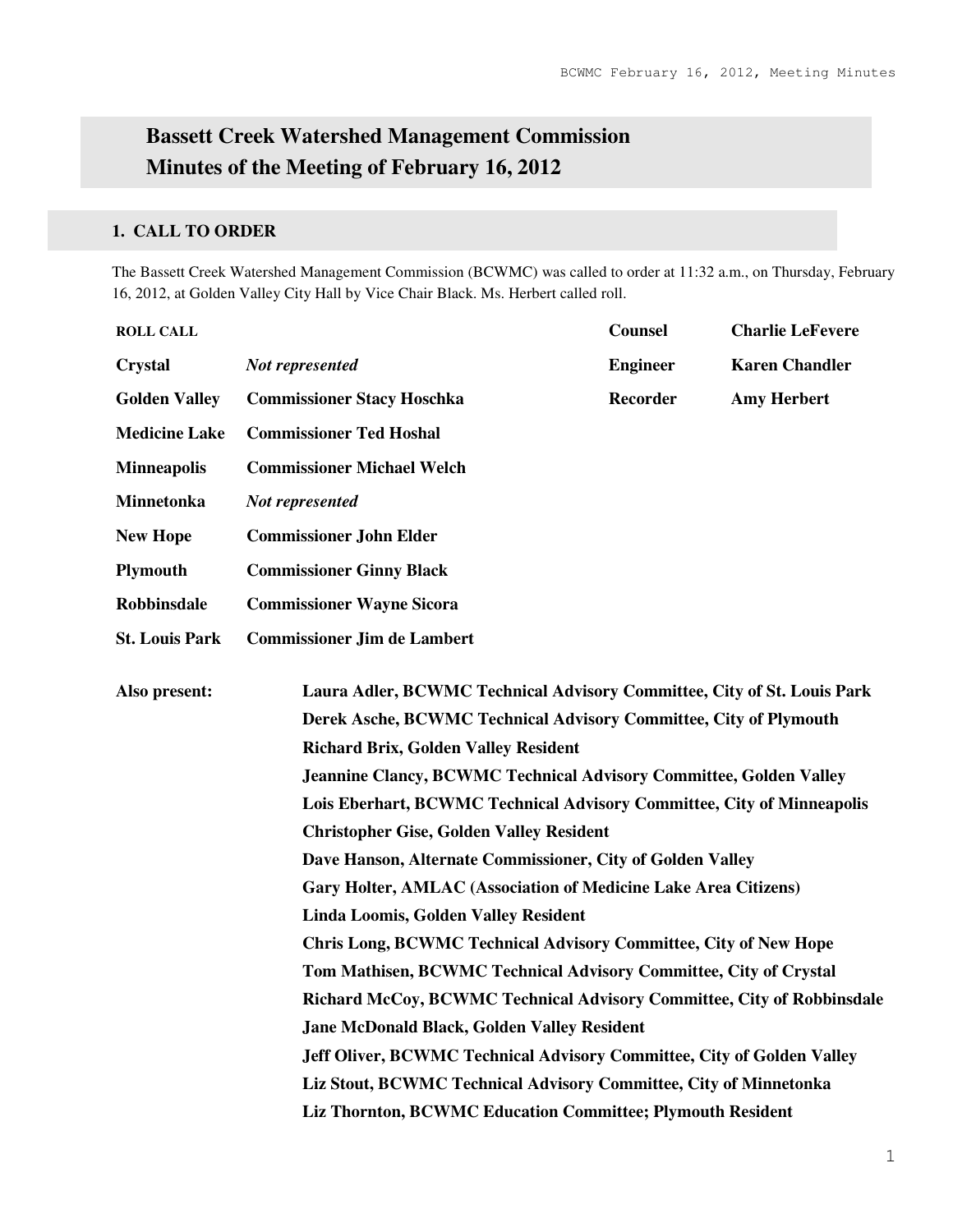#### **2. ORGANIZATIONAL MEETING**

**Vice Chair Black called for nominations for BCWMC Chair. Commissioner Elder moved to nominate Commissioner Black as Chair. Vice Chair Black called for nominations two more times and then closed the nomination process. The Commission unanimously voted to appoint Commissioner Black as BCWMC Chair. [Cities of Crystal and Minnetonka absent from vote].** 

**Chair Black called for nominations for BCWMC Vice Chair. Commissioner Welch nominated Commissioner de Lambert as Vice Chair. Chair Black called for nominations two more times and then closed the nomination process. The Commission unanimously voted to appoint Commissioner de Lambert as Vice Chair [Cities of Crystal and Minnetonka absent from vote].** 

**Chair Black called for nominations for BCWMC Treasurer. Commissioner Welch nominated Commissioner Hoschka as Treasurer. Chair Black called for nominations two more times and then closed the nomination process. The Commission unanimously voted to appoint Commissioner Hoschka as Treasurer [Cities of Crystal and Minnetonka absent from vote].** 

**Chair Black called for nominations for BCWMC Secretary. Commissioner de Lambert nominated Commissioner Hoshal as Secretary. Chair Black called for nominations two more times and then closed the nomination process. The Commission unanimously voted to appoint Commissioner Hoshal as Secretary [Cities of Crystal and Minnetonka absent from vote].** 

**Chair Black moved to the next order of business: Committee appointments. Commissioner Hoshal volunteered to chair the Education Committee. Commissioner Elder nominated Commissioner Hoshal as the Education Committee Chair. Commissioner Hoshal noted that Liz Thornton and Bonnie Harper-Lore are interested in continuing as committee members. The Commission unanimously voted on the membership of the Education Committee as described [Cities of Crystal and Minnetonka absent from vote]. Commissioner Hoshal noted that Margie Vigoren also may be interested in continuing to serve on the Education Committee.** 

**Chair Black stated that the BCWMC's Administrative Services Committee has previously comprised the four officers of the Commission. Commissioner Elder supported that structure. Chair Black nominated Commissioner Welch to the Committee in addition to the Commission's four officers. Chair Black asked Commissioner Sicora if he would like to serve on the Committee. Commissioner Welch asked Commissioner de Lambert if he would serve as the Committee chair. Commissioner Sicora agreed to serve on the Committee. Chair Black closed nominations. The Commission unanimously voted on the membership of the Administrative Services Committee as described [Cities of Crystal and Minnetonka absent from vote].** 

**Commissioner Welch moved that the BCWMC officers serve as the BCWMC Executive Committee. Commissioner de Lambert seconded the motion. The motion carried unanimously with seven votes in favor [Cities of Crystal and Minnetonka absent from vote].** 

**Chair Black said that the next order of business is appointing the Budget Committee. Commissioner Welch asked Linda Loomis if she would serve on the Budget Committee. Ms. Loomis agreed. Commissioner Elder moved for the Executive Committee plus Ms. Loomis to comprise the Budget Committee. Commissioner Hoshal seconded the motion. The motion carried unanimously with seven votes in favor [Cities of Crystal and Minnetonka absent from vote].**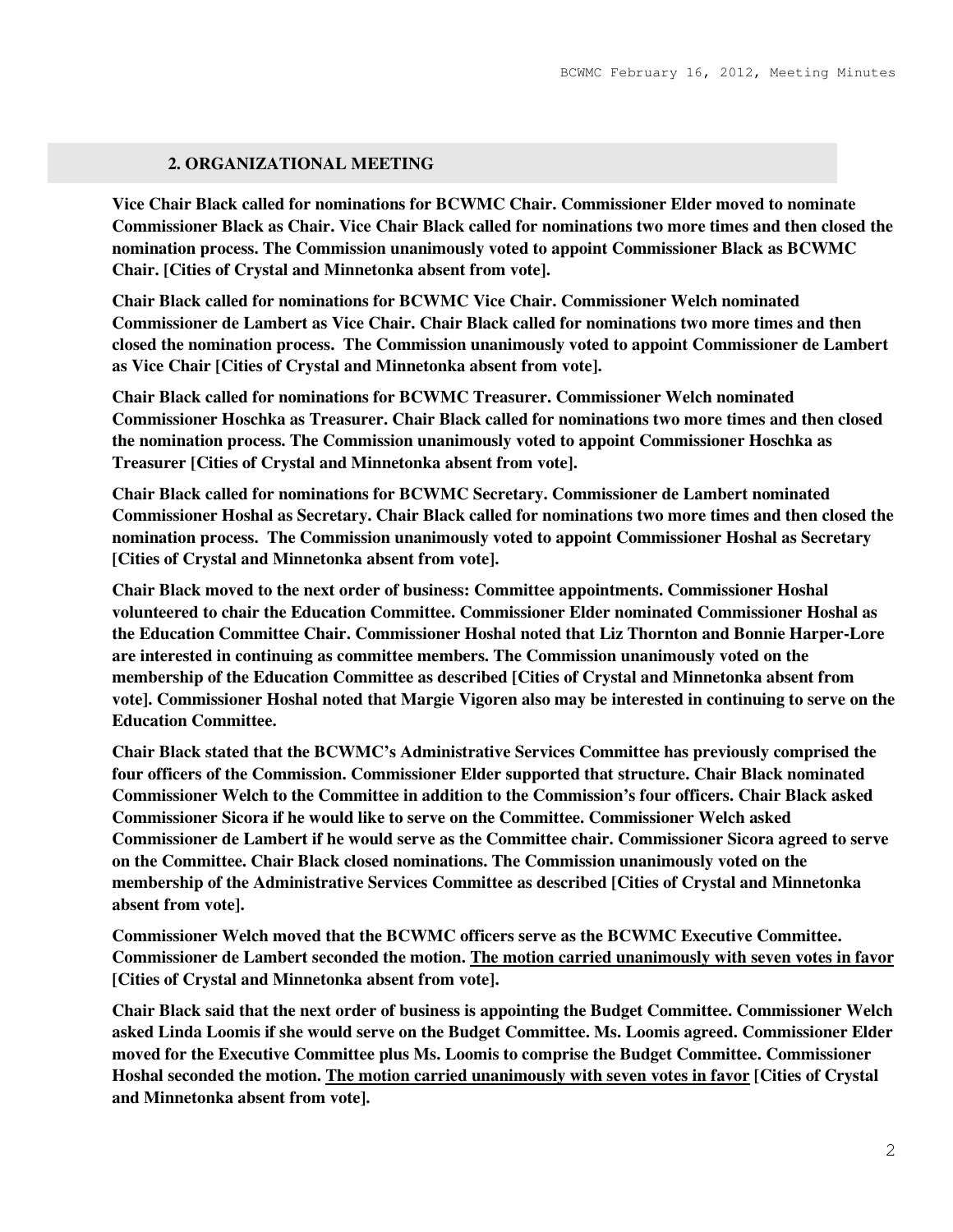### 3**. APPROVAL OF AGENDA AND CONSENT AGENDA**

**Commissioner Welch noted the length of the agenda and asked if anything could be deferred until next month. Chair Black said that item 7C – Cooperative Agreement for the Feasibility Study for the Pond Dredging Project in the Northwood Lake Watershed – could be deferred since bid numbers weren't coming in until today. Commissioner Welch moved to approve the agenda as amended. Commissioner Elder seconded the motion. The motion carried unanimously with seven votes in favor [Cities of Crystal and Minnetonka absent from vote].** 

**Commissioner Welch moved to approve the consent agenda. Commissioner Elder seconded the motion. The motion carried unanimously with seven votes in favor [Cities of Crystal and Minnetonka absent from vote].** 

### **4. CITIZEN INPUT ON NON-AGENDA ITEMS**

**No citizen input on non-agenda items** 

## **5. ADMINISTRATION**

**5A. Presentation of January 19, 2012, Meeting Minutes. The meeting minutes were approved as part of the Consent Agenda.** 

**5B. Presentation of Financial Statements. The BCWMC's February 2012 financial report was approved as part of the Consent Agenda.** 

The general and construction account balances reported in the February 2012 Financial Report are as follows:

| <b>Checking Account Balance</b>                                    | \$846,020.81       |  |
|--------------------------------------------------------------------|--------------------|--|
| <b>TOTAL GENERAL FUND BALANCE</b>                                  | \$846,020.81       |  |
| <b>TOTAL CONSTRUCTION CASH &amp;</b><br><b>INVESTMENTS</b>         | \$2,438,199.67     |  |
| <b>Revenue</b>                                                     | \$0                |  |
| <b>Current Expenses</b>                                            | $(\$0)$            |  |
| <b>TOTAL ON-HAND CONSTRUCTION</b><br><b>CASH &amp; INVESTMENTS</b> | \$2,438,199.67     |  |
| <b>CIP Projects Levied – Budget Remaining</b>                      | $(\$2,267,346.08)$ |  |
| <b>Closed Projects Remaining Balance</b>                           | \$170,853.59       |  |
| <b>Anticipated Closed Project Balance</b>                          | \$182,429.14       |  |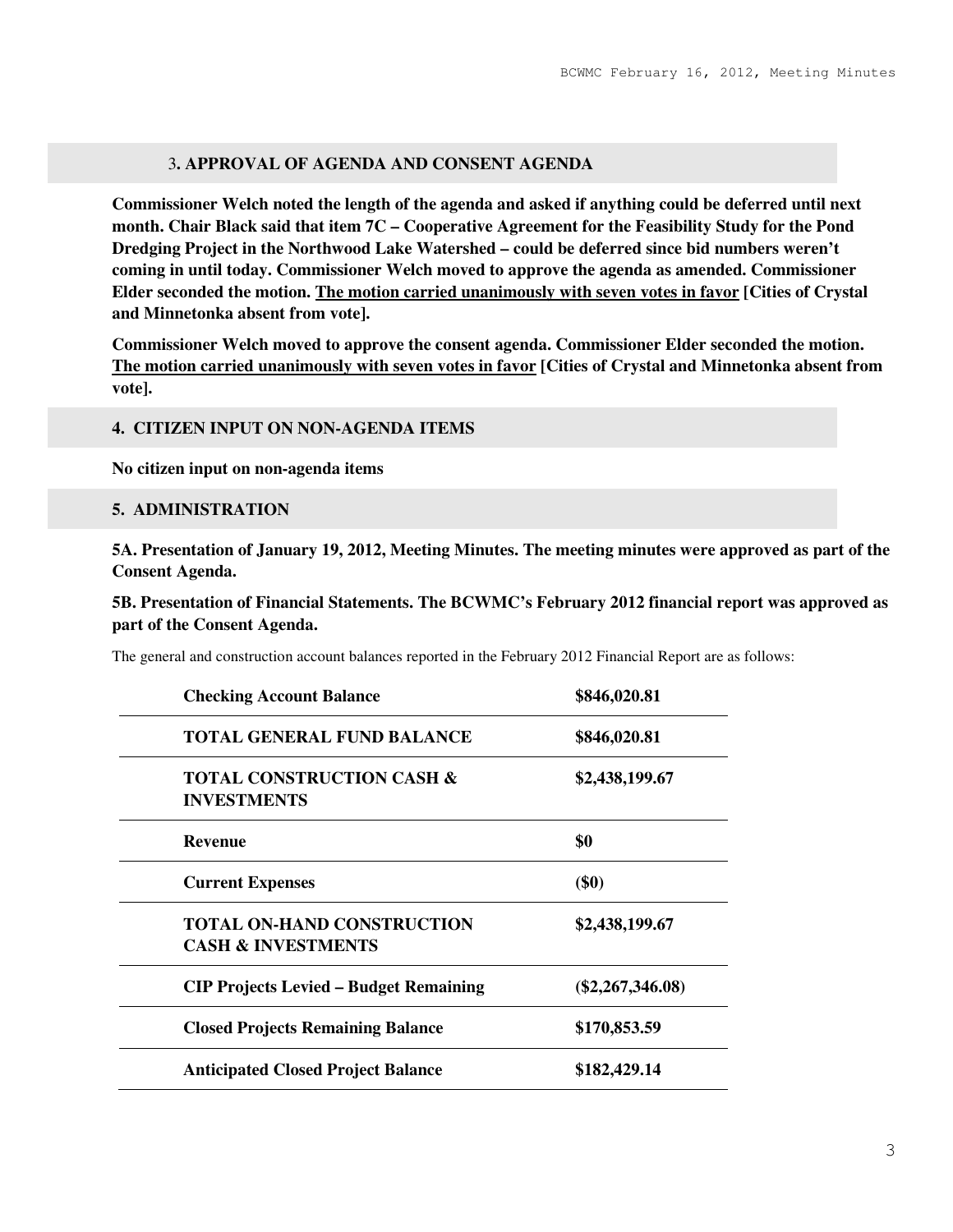**5C. Presentation of Invoices for Payment Approval.** 

- **i. Kennedy & Graven Legal Services through December 31, 2011 invoice for the amount of \$633.46.**
- **ii. Barr Engineering Company Engineering Services through January 27, 2012 invoice for the amount of \$33,401.28.**
- **iii. Amy Herbert January Secretarial Services invoice for the amount of \$2,303.73.**
- **iv. D'amico ACE Catering February BCWMC meeting catering invoice for the amount of \$340.44.**
- **v. City of Golden Valley Invoice for 2011 Financial Services invoice for the amount of \$3,000.**

**Commissioner Hoshal moved to approve payment of all of the invoices. Commissioner Welch seconded the motion. By call of roll the motion carried unanimously with seven votes in favor [Cities of Crystal and Minnetonka absent from vote].** 

**5D. Discuss Participation in the Metropolitan Council's 2012 CAMP Program. The Commission discussed its 2011 participation in the program and listed the seven lakes it sponsored volunteer monitoring of during last year's monitoring season. Commissioner Welch moved to have Commissioner Hoshal contact the volunteer monitor on Hidden Lake about interest in volunteering again and to work with Derek Asche to determine if Parkers Lake would have a volunteer willing to monitor. Commissioner Welch continued the motion to approve BCWMC participation in the Metropolitan Council's 2012 CAMP program for volunteer monitoring of one site on Sweeney Lake – the south site, both sites on Medicine Lake, and also Northwood, Twin, and Westwood lakes, along with either Hidden Lake or Parkers Lake. Commissioner Elder seconded the motion. The motion carried unanimously with seven votes in favor [Cities of Crystal and Minnetonka absent from vote].**

**5E. Review the BCWMC's Closed Account Policy. Commissioner Welch moved to approve maintaining the BCWMC's Closed Account Policy as is. Commissioner Elder seconded the motion. The motion carried unanimously with seven votes in favor [Cities of Crystal and Minnetonka absent from vote].** 

**5F. Discuss Preparation of the Annual Report of 2011 Activities. Commissioner Welch moved for Barr Engineering Company and Amy Herbert to work together to prepare the annual report and to review minutes from 2011 regarding any changes to the report Commission requested after reviewing last year's annual report. Commissioner Elder seconded the motion. The motion carried unanimously with seven votes in favor [Cities of Crystal and Minnetonka absent from vote].** 

**5G. Review 2012 Budget. Ms. Chandler stated that the Commission Engineer is asking for Commission approval of the 2012 Engineering Budget as adopted last spring by the Commission and approval for the Engineer to perform the 2012 WOMP (watershed outlet monitoring program) tasks. Commissioner Welch moved to approve the Commission Engineer performing the work for the 2012 WOMP tasks and to affirm the BCWMC's 2012 budget. Commissioner de Lambert seconded the motion. The motion carried unanimously with seven votes in favor [Cities of Crystal and Minnetonka absent from vote].** 

**5H. Administrative Services Committee Update on Administrator Discussion. Commissioner Welch summarized that the Commission had hired an administrator on a contract basis and that administrator ended the contract in September 2011. He discussed the recent Administrative Services Committee meeting and explained that the Committee reviewed the request for proposals (RFP) that it used to solicit proposals for the administrator position in 2010. The Committee revised the RFP by focusing and narrowing the**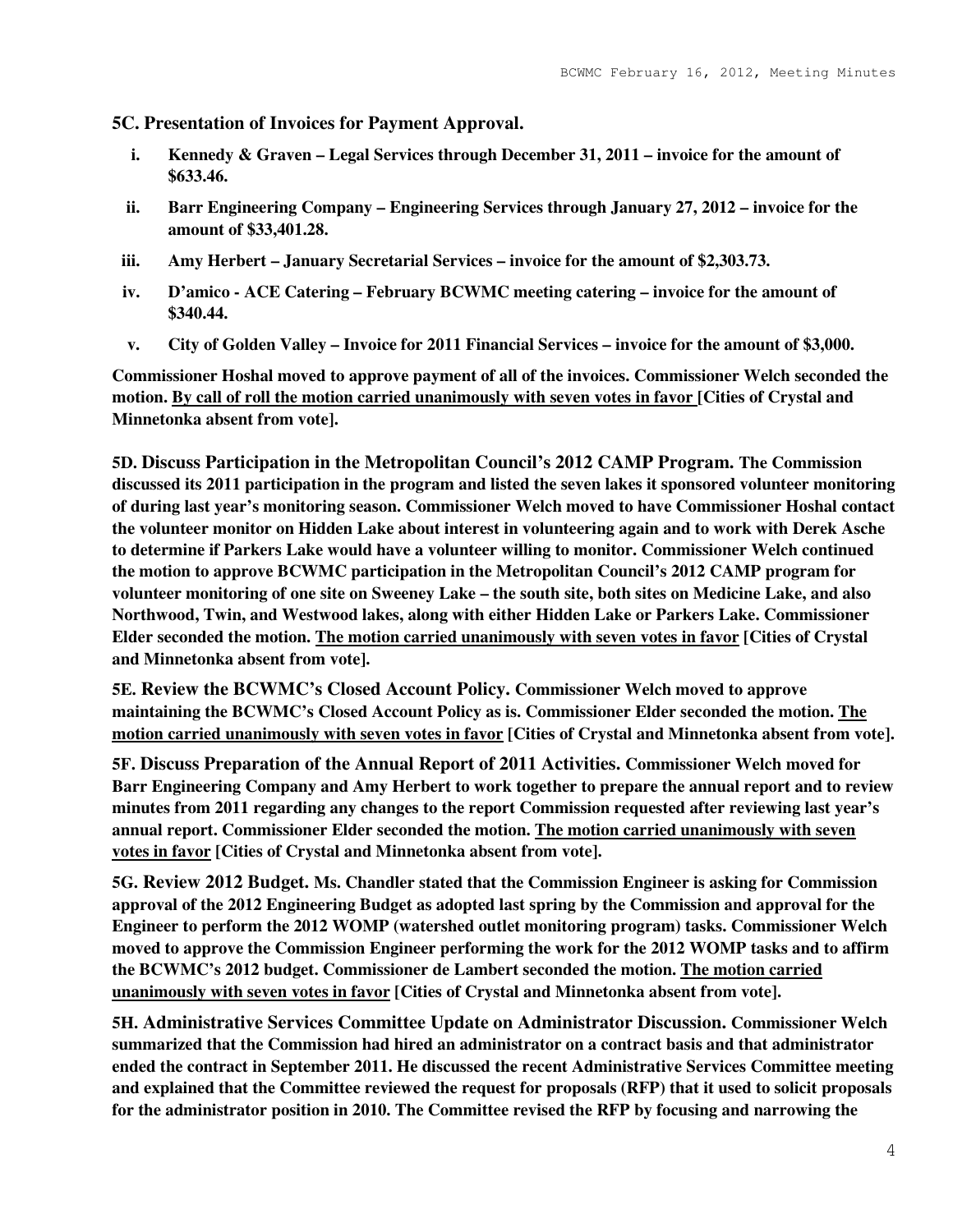**scope of the administrator's job. Commissioner Welch read the list of administrator tasks from the revised RFP. He reported that the Committee feels strongly that the Commission needs an Administrator.** 

**Commissioner Welch informed the Commission that the Administrative Services Committee met with Doug Snyder, the Executive Director/ Administrator of the Mississippi Watershed Management Organization. Commissioner Welch said that the meeting was extremely useful and that Mr. Snyder had many helpful suggestions for the BCWMC. Commissioner Welch said that the discussion explored a couple of main ideas on ways the MWMO's staff could meet the administrator needs of the Commission. He said that the Committee will be pursuing a few ideas but a recommendation to the Commission is still a few months away.** 

**Commissioner de Lambert noted that the discussion at the Committee meeting also brought up possible synergies between the MWMO and the BCWMC in the area of public education. Commissioner de Lambert said he thinks that being able to tap into that education resource would really benefit the BCWMC. Chair Black said that today the Committee is looking for any input from the Commission. Commissioner Sicora said that having an Administrator is essential and he also noted that the information presented today by the Committee is very interesting and this is the first that he has heard about any of this. Commissioner Elder commented that he needs time to ruminate on the idea but he does like it.** 

**Chair Black asked if it would help the Commission if it could see a draft proposal from the MWMO. Commissioner Sicora said it would be helpful to see it and a work plan. Commission Elder said the information should also include costs. Ms. Chandler commented that she assumes the Commission will have a say in who is selected from the MWMO to work with the Commission. Commissioner Welch said that component is very important to him. Commissioner Welch said that Mr. Snyder had already been planning to get something in writing to the Administrative Services Committee, which can be passed on to the Commission.** 

**Chair Black said it sounds like the Commission needs more details such as costs, job descriptions, and a work plan. She said that the revised RFP should go into the March meeting packet.** 

## *[Commissioner Elder departs the meeting.]*

**Chair Black asked if the Commission was interested in having Doug Snyder attend a Commission meeting. The Commission indicated interest. Commissioner Welch volunteered to invite Mr. Snyder to the March or April Commission meeting.** 

### **6. NEW BUSINESS**

**A. Presentation by Dr. Keith Pilgrim, Barr Engineering, on the Feasibility Study on the Schaper Pond Improvement Project. Dr. Pilgrim summarized and presented with a PowerPoint presentation the two viable and least costly methods for reducing phosphorous loads into Sweeney Lake. He explained that the two methods are dredging Schaper Pond and diverting water from the Highway 55 inlet to the northwest lobe of the pond. He said that based on the findings of the feasibility report and the goals of the TMDL (total maximum daily load) he recommends that the Commission construct the diversion structure and post-construction conduct one-year of monitoring to evaluate the phosphorous reduction.** 

**Ms. Chandler said that the action in front of the Commission today is to accept the feasibility report and then the ball would be in the City of Golden Valley's court on whether it wants to ask the Commission to consider adding this project to its CIP (Capital Improvement Program). Ms. Clancy spoke up to say that the City of Golden Valley does want the Commission to consider adding the**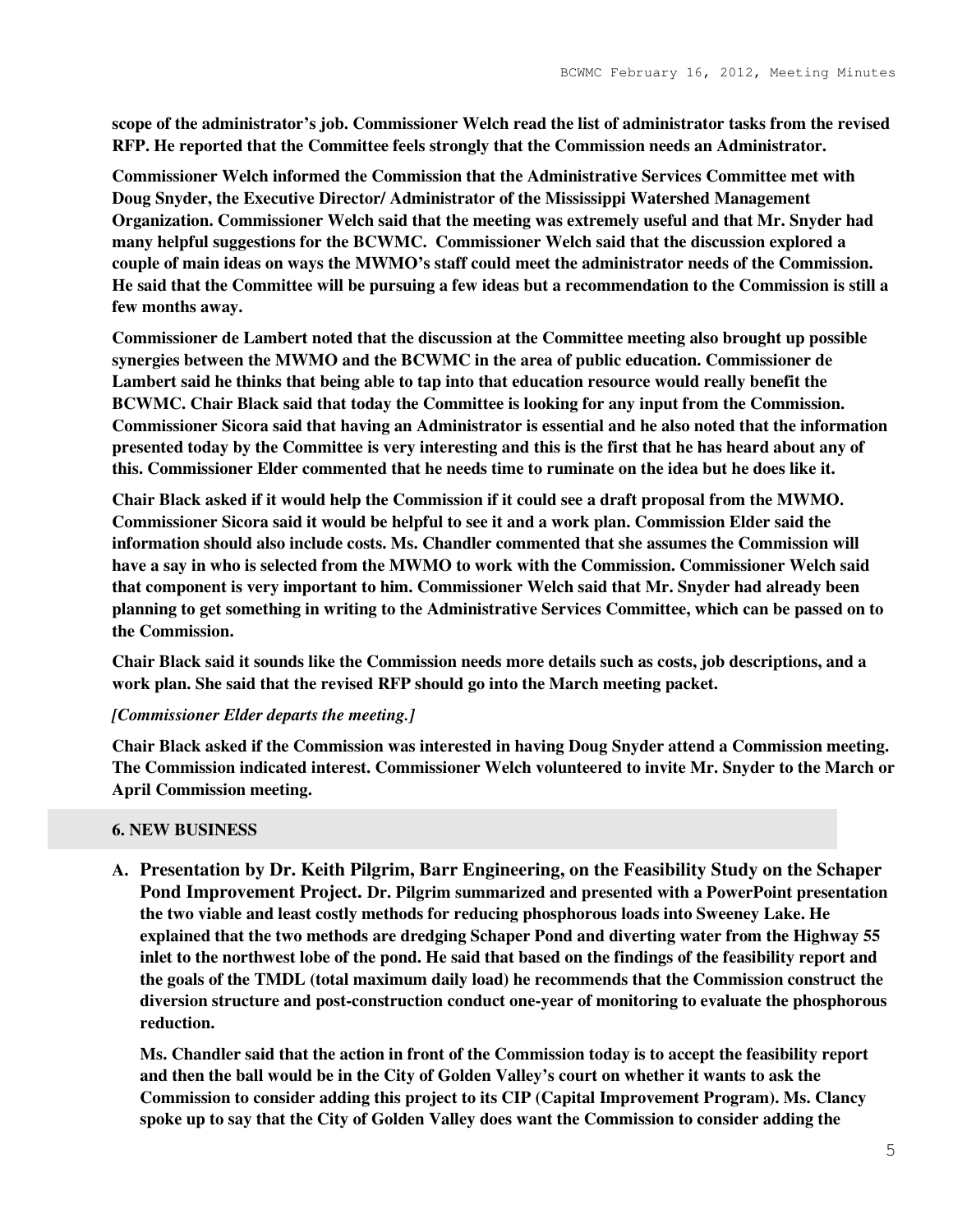**project to the Commission's CIP. Ms. Chandler said that the request would be part of the Commission's annual CIP review.** 

**Commissioner Welch said that he would like the Commission Engineer to look into getting Mn/DOT to fund some of this project. Ms. Eberhart asked if any part of the project would be located in Mn/DOT right-of-way. Mr. Oliver replied no. Commissioner Hoshal said that this project would be an opportunity to pursue Clean Water Legacy Grant funds. Ms. Chandler agreed. Chair Black said that she is hearing that the Commission accepts the feasibility report, wants to look into asking Mn/DOT to share in the cost of the project in light of the TMDL requirements, and to look into Clean Water Legacy Grant funding. The Commission agreed. Ms. Chandler said that the grant application process doesn't start until late summer.** 

**The Commission discussed the project option that included the diversion with a walkway, which would provide public access to the pond for viewing. Ms. Chandler remarked that the Minnesota Board of Water and Soil Resources (BWSR) may choose to fund the walkway due to its educational component. Commissioner Hoschka stated that the City of Golden Valley doesn't have funding for the walkway.** 

- **B. Presentation by Keith Pilgrim, Barr Engineering, on Twin Lake Management Options. Postponed to later in the meeting.**
- **C. Golden Valley 2012 Pavement Management Plan. Ms. Chandler summarized the project as detailed in the February 7, 2012, Engineer's Memo. She said that approximately 2.1 miles of residential streets will be reconstructed and the project will include curb and gutter, sewer repair, and water main replacement. Ms. Chandler said that 12.69 acres in the watershed will be disturbed as part of the project and the amount of impervious surface area will decrease from 6.07 acres to 5.33 acres. She also said that the project proposes nine sump manholes. Ms. Chandler explained the Commission Engineer's recommendations regarding the project including increasing the depth of the sump manholes to four feet, the manholes to be maintained and inspected at least twice a year, and that the City consider installing SAFL baffles at each sump, along with the recommendation about the extension of the outlet pipes from King Creek Road, and naming Golden Valley as the LGU and as such is the responsible party for reviewing the project for conformance to the Minnesota Wetland Conservation Act.**

**Mr. Oliver said that the City will be using SAFL baffles and also he noted that the project will reduce total phosphorous loading from the site by 1.4 pounds per year.** 

**Commissioner Hoshal moved to approve the project with the Engineer recommendations as listed in the Engineer's memo. Commissioner Hoschka seconded the motion. The motion carried unanimously with six votes in favor [Cities of Crystal, Minnetonka, and New Hope absent from vote].**

### **7. OLD BUSINESS**

- **A. Discuss BCWMC Procedure of Review of Final Plans and Specs of CIP Projects. Deferred to March.**
- **B. Resolution 12-05 Approving the Cooperative Agreement for the Main Stem Restoration Project (Irving Avenue to Golden Valley Road). Ms. Eberhart said that she had added language to the Cooperative Agreement and the language said, "It is the right of the City to contain costs within the reimbursable amount, adjusting the scope of work if necessary, with notice to the Commission." She explained why she added the language and said that if there are cost overruns then the City will have to scale back the project and she felt that this understanding should be captured in the agreement. Mr.**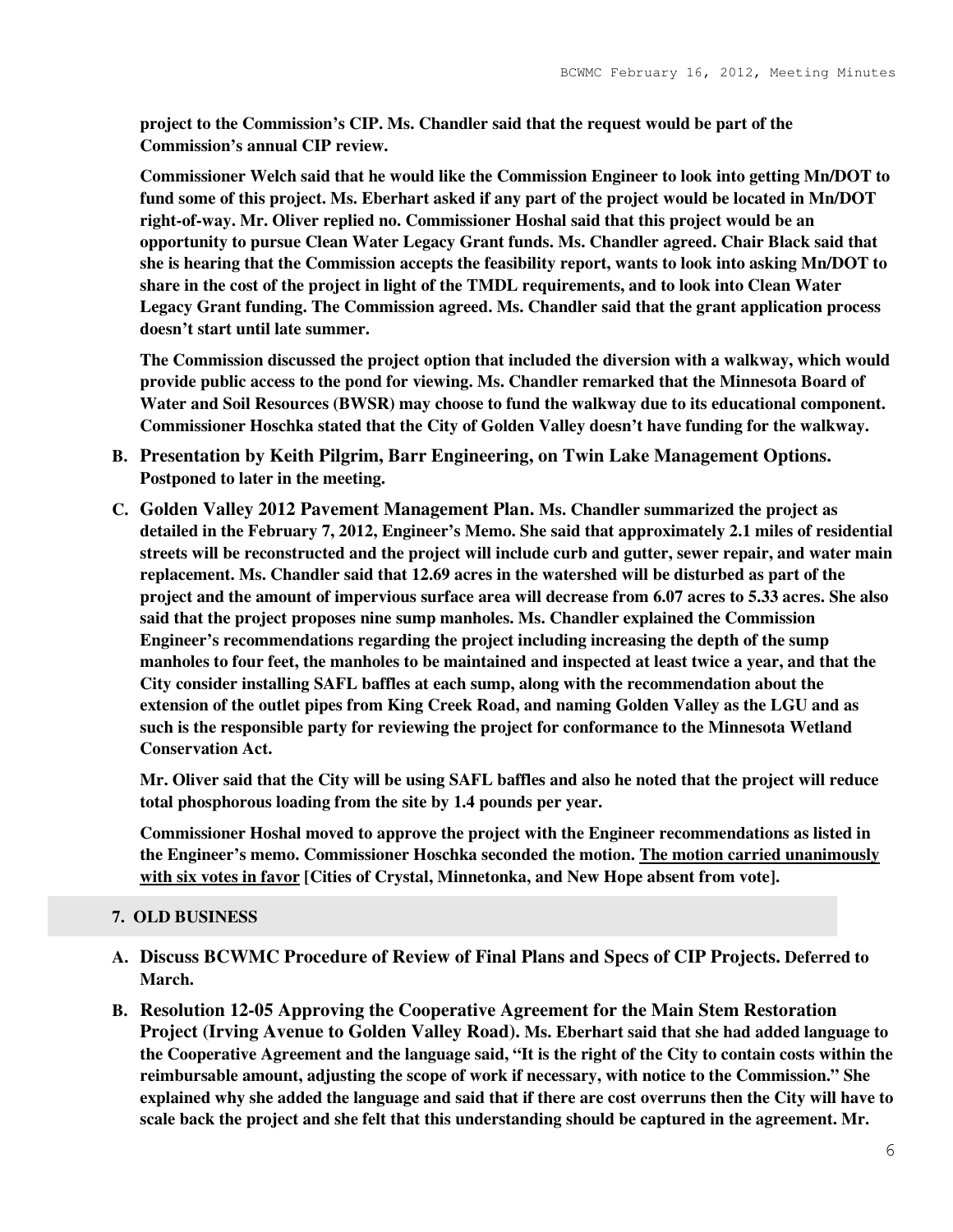**LeFevere said that if there are unforeseen circumstances that arise there can be dialog between the City and the Commission at that time. Commission Welch asked Ms. Eberhart if the City would agree to take that language out of the Agreement. Ms. Eberhart agreed.** 

**Commissioner Welch moved to adopt Resolution 12-05 approving the Cooperative Agreement as revised by removing the language on page 3 that had been added in by the City of Minneapolis. Mr. LeFevere commented that the section of the Agreement about the signage should also be revised to add the requirement that project signage include the Clean Water Fund (CWF) logo and to indicate CWF grant funding as specified in the CWF grant agreement. Commissioner Welch made the friendly amendment to his motion that the Cooperative Agreement be revised to add language about the project signage and the CWF grant requirements for the project signage. Commissioner Hoshal seconded the motion. The motion carried unanimously with six votes in favor [Cities of Crystal, Minnetonka, and New Hope absent from vote].** 

- **C. Update on and Cooperative Agreement for the Feasibility Study for the Pond Dredging Project in the Northwood Lake Watershed (on the BCWMC's CIP for 2013). Deferred to March.**
- **D. Bassett Creek Restoration Project: Wisconsin Avenue to Crystal border (20122 CR) – Item withdrawn from agenda prior to the BCWMC meeting.**
- **I. Resolution 12-06 Approving the Reimbursement to the BCWMC 2.5% of the 2011 Tax Levy Request to Hennepin County. Commissioner Welch moved to approve Resolution 12-06. Commissioner de Lambert seconded the motion. The motion carried unanimously with six votes in favor [Cities of Crystal, Minnetonka, and New Hope absent from vote].**

**6B. Presentation by Keith Pilgrim, Barr Engineering, on Twin Lake Management Options. Dr. Pilgrim provided background information on the 2010 water quality monitoring of Twin Lake and the results. He informed the Commission of the floating island management option. Dr. Pilgrim presented data on the performance of such floating wetlands, but also pointed out the limitations of the current data such as the tests were conducted primarily in high-phosphorous, flow-through environments, no tests have been done in a lake of a comparable size to Twin Lake, and the tests have been poorly documented. Dr. Pilgrim also presented the opinion of using alum to provide in-lake treatment. Chair Black asked about the effects plants could have regarding puncturing the alum skin. Dr. Pilgrim answered that alum floc does not stay in shallow areas but instead to move into the deepest area of the lake. Ms. Clancy recommended discussing this option with the Minneapolis Park and Recreation Board. Commissioner Welch stated that he would like to be part of any communications with the Minneapolis Park and Recreation Board.** 

*[Commissioner Welch departs]*

- **E. Draft Work Plan for 2012 Grants. Ms. Chandler informed the Commission that the work plan is being worked on and will be submitted to BWSR by the deadline.**
- **F. AMLAC Request to Create a Document Regarding the Medicine Lake Dam and Lake Level. Deferred to March.**
- **G. Next Generation Watershed Management Plan. Ms. Chandler pointed out the compilation of identified issues, which was included in the meeting packet. She said she is looking for Commission direction to compile the responses from the fifth questionnaire, out of five, for TAC discussion at its**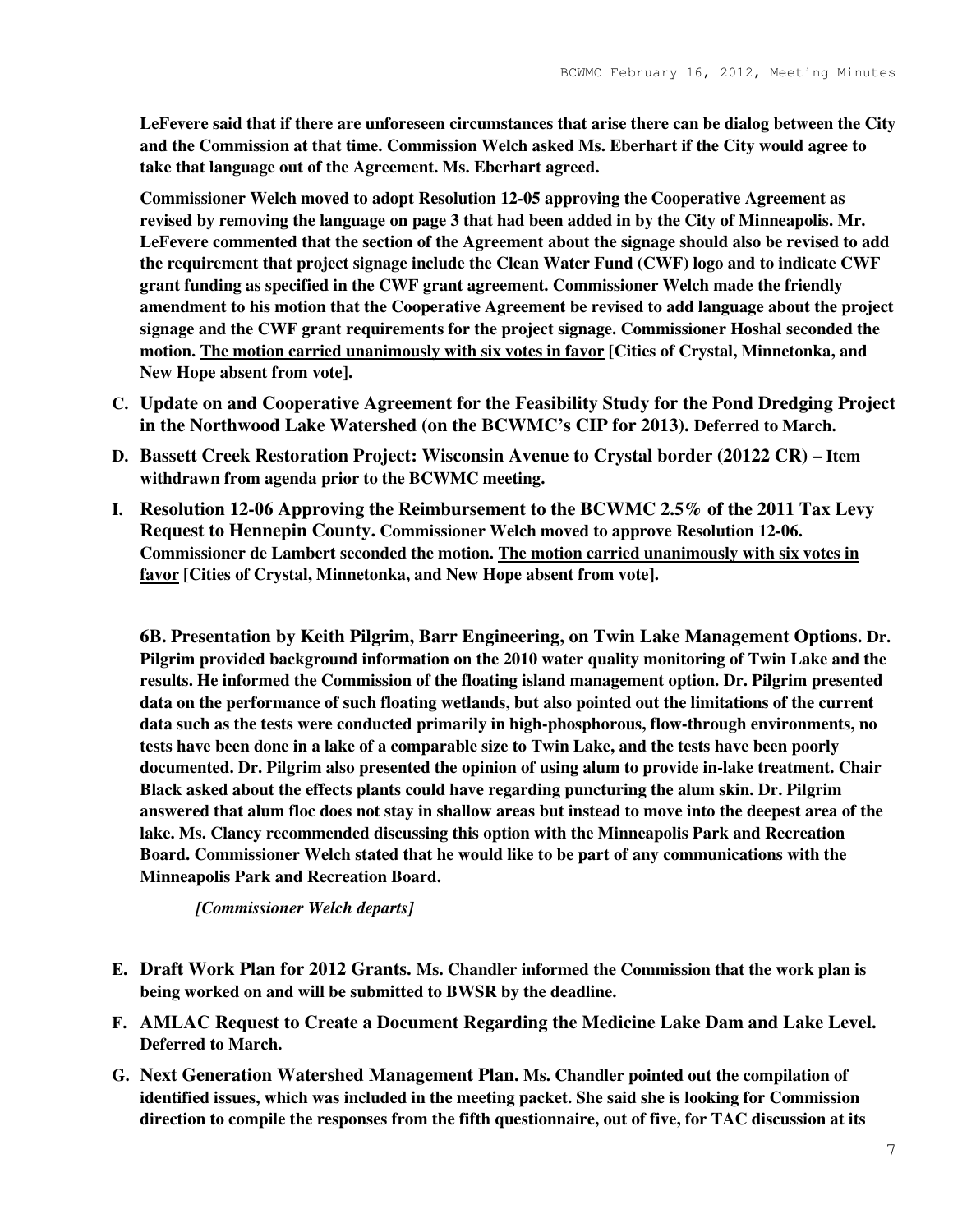**scheduled April meeting or a March TAC meeting if the Commission schedules one and puts this issue on the March TAC agenda. The Commission directed the Commission Engineer to do that work.** 

**Commissioner Black said that the Commission needs to make some decisions about its process for the Plan revision such as whether the Commission will hold additional meetings. She suggested the Commission think over what it wants the process to look like and to review the compilation prepared by the Commission Engineer for discussion next month.** 

- **H. Status of TAC Discussions in Relation to Project Review Triggers, Changes to Policies Allowing Nutrient Loading Increases, and Water Quality Banking/ Trading Program. The Commission discussed setting the agenda for the TAC. Chair Black said that she is hearing consensus that the Commission would like the TAC to conduct the CIP review in March and at the April TAC meeting the TAC should discuss the Next Generation Watershed Management Plan and project review triggers, changes to policies allowing nutrient loading increases, and a water quality banking/ trading program. The Commission agreed.**
- **I. Resolution 12-06 Approving the Reimbursement to the BCWMC 2.5% of the 2011 Tax Levy Request to Hennepin County.** *[See discussion of 6I that immediately follows 6D]*
- **J. Update on Watershed-wide Modeling Work. Ms. Chandler reported that the modeling efforts are in the data collection phase.**

## **8. COMMUNICATIONS**

**Chair:** 

**1. Chair Black welcomed Stacy Hoschka, the newly appointed Commissioner from Golden Valley.** 

**Commissioners:** 

**1. Commissioner Hoshal announced a workshop on P-8 modeling at the University of Minnesota on March 13th and 14th .** 

**Committees:** 

- **1. Ms. Thornton announced that the BCWMC Education display would be part of the March 22nd Environmental Fair at Kimberly Lane Elementary and the April 13th and 14th Plymouth Yard and Garden Expo.**
- **2. Ms. Clancy reported that the rain garden workshop being hosted by the City of Golden Valley has been set up and information about it will be forthcoming.**

**Counsel Communications: No Counsel Communications.** 

**Engineer Communications:** 

**1. Ms. Chandler reported on a University of Minnesota student's capstone project that reviewed the feasibility study for the 2012 Main Stem project. Ms. Clancy noted that the City often invites students to present their capstone projects to staff. Mr. Sicora recommended that the Commission invite the student to present the capstone project to the Commission as a brown bag presentation starting 30 minutes prior to one of the upcoming Commission meetings. Chair Black said that she will contact the student with the invitation if Ms. Chandler provides the contact information.**